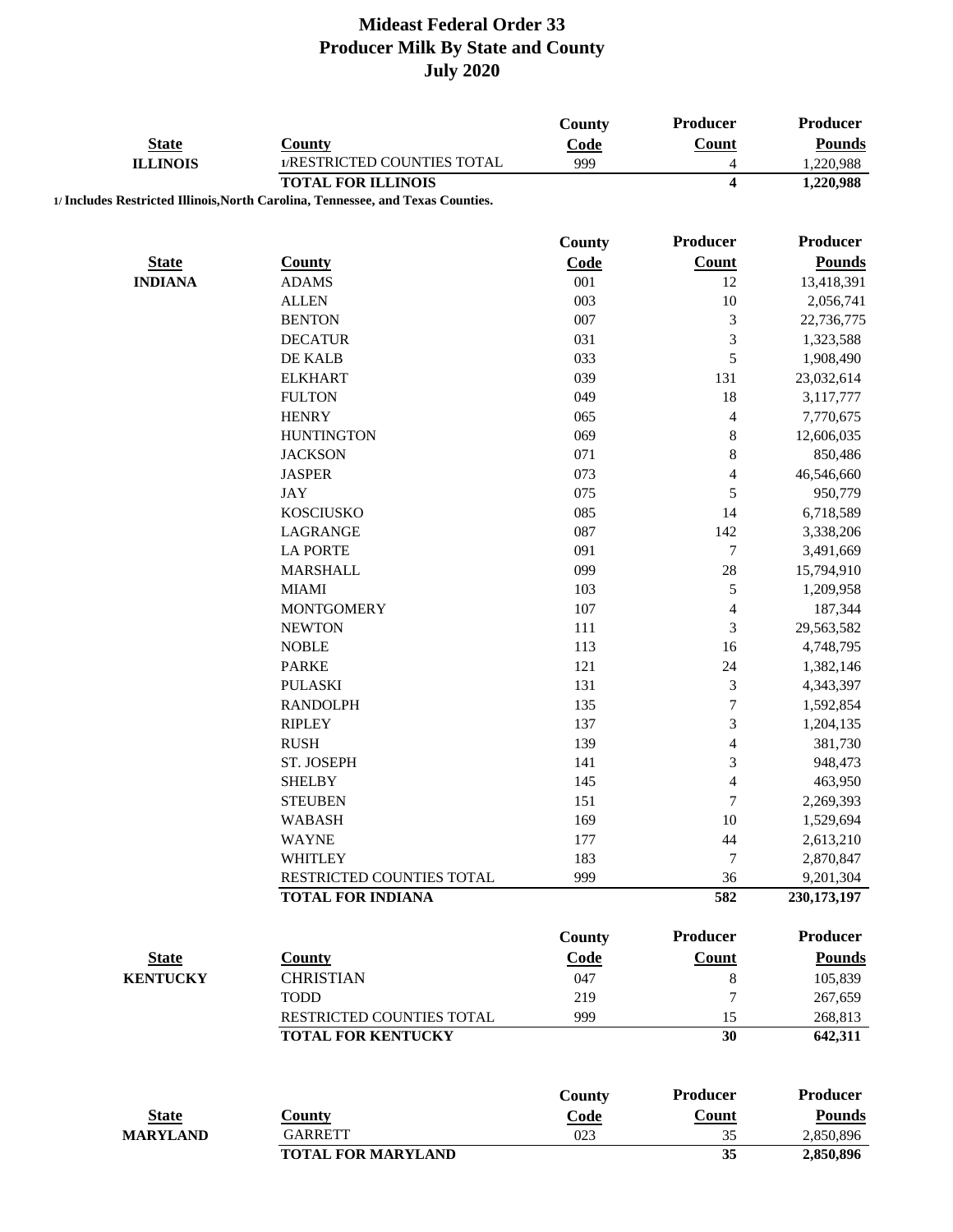|                 |                    | <b>County</b> | Producer                 | Producer      |
|-----------------|--------------------|---------------|--------------------------|---------------|
| <b>State</b>    | <b>County</b>      | Code          | <b>Count</b>             | <b>Pounds</b> |
| <b>MICHIGAN</b> | <b>ALCONA</b>      | 001           | $\mathfrak{Z}$           | 595,877       |
|                 | <b>ALGER</b>       | 003           | $\overline{\mathcal{L}}$ | 311,905       |
|                 | <b>ALLEGAN</b>     | 005           | 21                       | 20,787,091    |
|                 | <b>ALPENA</b>      | 007           | 16                       | 1,971,359     |
|                 | <b>ARENAC</b>      | 011           | 14                       | 5,523,584     |
|                 | <b>BARRY</b>       | 015           | 10                       | 15,595,893    |
|                 | <b>BRANCH</b>      | 023           | 4                        | 1,809,202     |
|                 | <b>CALHOUN</b>     | 025           | 6                        | 3,761,894     |
|                 | <b>CHARLEVOIX</b>  | 029           | 4                        | 485,824       |
|                 | <b>CHIPPEWA</b>    | 033           | 5                        | 431,534       |
|                 | <b>CLARE</b>       | 035           | 15                       | 4,130,158     |
|                 | <b>CLINTON</b>     | 037           | 37                       | 65,850,153    |
|                 | <b>EATON</b>       | 045           | $\,8\,$                  | 214,132       |
|                 | <b>EMMET</b>       | 047           | 3                        | 405,966       |
|                 | <b>GENESEE</b>     | 049           | $\overline{4}$           | 561,132       |
|                 | <b>GLADWIN</b>     | 051           | 3                        | 197,047       |
|                 | <b>GRATIOT</b>     | 057           | 29                       | 77,622,304    |
|                 | <b>HILLSDALE</b>   | 059           | 6                        | 2,249,846     |
|                 | <b>HURON</b>       | 063           | 43                       | 65,043,507    |
|                 | <b>INGHAM</b>      | 065           | 14                       | 3,394,655     |
|                 | <b>IONIA</b>       | 067           | 29                       | 27,843,210    |
|                 | <b>IOSCO</b>       | 069           | 11                       | 1,498,214     |
|                 | <b>ISABELLA</b>    | 073           | 29                       | 14,977,826    |
|                 | <b>JACKSON</b>     | 075           | 14                       | 5,120,357     |
|                 | <b>KALAMAZOO</b>   | 077           | $\sqrt{5}$               | 10,828,026    |
|                 | <b>KENT</b>        | 081           | 13                       | 12,964,444    |
|                 | <b>LAPEER</b>      | 087           | 14                       | 1,871,370     |
|                 | <b>LENAWEE</b>     | 091           | 16                       | 36,470,463    |
|                 | <b>LIVINGSTON</b>  | 093           | 6                        | 3,499,751     |
|                 | <b>MACOMB</b>      | 099           | 3                        | 161,696       |
|                 | <b>MASON</b>       | 105           | $\tau$                   | 1,050,771     |
|                 | <b>MECOSTA</b>     | 107           | 11                       | 706,114       |
|                 | <b>MENOMINEE</b>   | 109           | 11                       | 1,244,218     |
|                 | <b>MISSAUKEE</b>   | 113           | 34                       | 47,428,682    |
|                 | <b>MONTCALM</b>    | 117           | 39                       | 9,164,692     |
|                 | <b>MONTMORENCY</b> | 119           | 4                        | 421,643       |
|                 | <b>MUSKEGON</b>    | 121           | 11                       | 14,021,213    |
|                 | <b>NEWAYGO</b>     | 123           | 19                       | 5,898,524     |
|                 | <b>OGEMAW</b>      | 129           | 23                       | 3,535,374     |
|                 | <b>OSCEOLA</b>     | 133           | 24                       | 13,409,957    |
|                 | <b>OSCODA</b>      | 135           | 9                        | 584,516       |
|                 | <b>OTTAWA</b>      | 139           | 34                       | 38,703,182    |
|                 | <b>SAGINAW</b>     | 145           | 11                       | 3,202,268     |
|                 | <b>ST. CLAIR</b>   | 147           | $\,8\,$                  | 1,778,424     |
|                 | ST. JOSEPH         | 149           | 6                        | 5,182,830     |
|                 | <b>SANILAC</b>     | 151           | 67                       | 32,632,269    |
|                 | <b>SHIAWASSEE</b>  | 155           | 14                       | 4,460,460     |
|                 |                    |               |                          |               |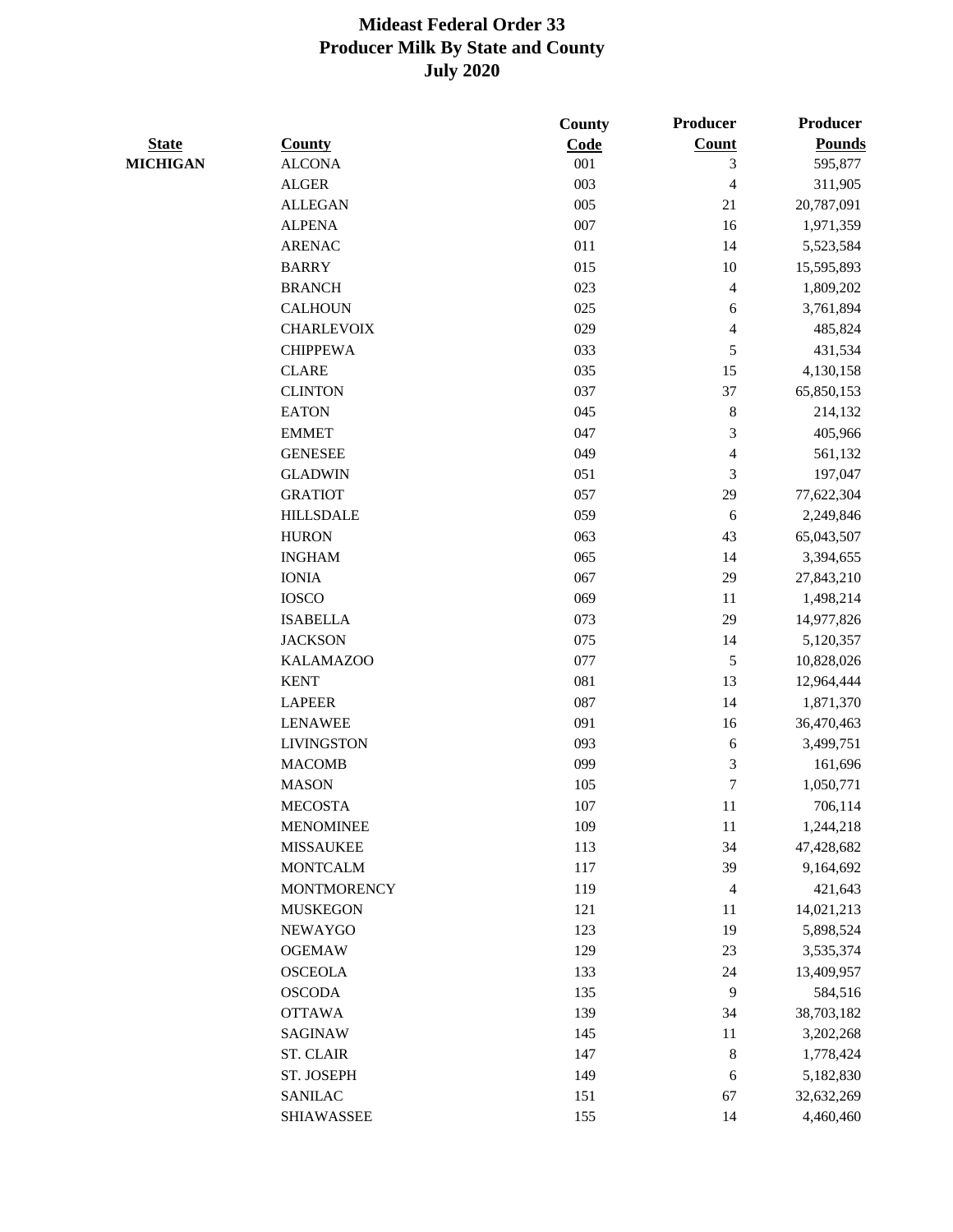|                 |                           | County        | Producer                | <b>Producer</b> |
|-----------------|---------------------------|---------------|-------------------------|-----------------|
| <b>State</b>    | County                    | Code          | Count                   | <b>Pounds</b>   |
| <b>MICHIGAN</b> | <b>TUSCOLA</b>            | 157           | 28                      | 16,594,373      |
|                 | VAN BUREN                 | 159           | 6                       | 16,617,949      |
|                 | WASHTENAW                 | 161           | 10                      | 3,045,811       |
|                 | <b>WEXFORD</b>            | 165           | 8                       | 813,618         |
|                 | RESTRICTED COUNTIES TOTAL | 999           | 26                      | 3,730,670       |
|                 | <b>TOTAL FOR MICHIGAN</b> |               | 799                     | 610,405,978     |
|                 |                           |               |                         |                 |
|                 |                           | <b>County</b> | Producer                | Producer        |
| <b>State</b>    | <b>County</b>             | Code          | <b>Count</b>            | <b>Pounds</b>   |
| <b>NEW YORK</b> | <b>CATTARAUGUS</b>        | 009           | 30                      | 10,213,555      |
|                 | <b>CHAUTAUQUA</b>         | 013           | 57                      | 11,642,549      |
|                 | <b>ERIE</b>               | 029           | 3                       | 434,958         |
|                 | <b>LIVINGSTON</b>         | 051           | 3                       | 1,020,492       |
|                 | <b>STEUBEN</b>            | 101           | 3                       | 197,012         |
|                 | <b>WYOMING</b>            | 121           | 6                       | 3,456,436       |
|                 | RESTRICTED COUNTIES TOTAL | 999           | 8                       | 1,862,042       |
|                 | <b>TOTAL FOR NEW YORK</b> |               | 110                     | 28,827,044      |
|                 |                           | <b>County</b> | <b>Producer</b>         | <b>Producer</b> |
| <b>State</b>    | <b>County</b>             | Code          | <b>Count</b>            | <b>Pounds</b>   |
| <b>OHIO</b>     | <b>ADAMS</b>              | 001           | 9                       | 563,375         |
|                 | <b>ALLEN</b>              | 003           | 3                       | 593,330         |
|                 | <b>ASHLAND</b>            | 005           | 33                      | 7,607,203       |
|                 | <b>ASHTABULA</b>          | 007           | 13                      | 2,385,013       |
|                 | <b>ATHENS</b>             | 009           | 3                       | 198,922         |
|                 | <b>AUGLAIZE</b>           | 011           | 26                      | 4,325,081       |
|                 | <b>BELMONT</b>            | 013           | $\boldsymbol{7}$        | 681,432         |
|                 | <b>BROWN</b>              | 015           | $\tau$                  | 644,252         |
|                 | <b>CARROLL</b>            | 019           | 20                      | 1,145,544       |
|                 | <b>CHAMPAIGN</b>          | 021           | 6                       | 757,346         |
|                 | <b>CLARK</b>              | 023           | $\overline{\mathbf{4}}$ | 4,144,760       |
|                 | <b>COLUMBIANA</b>         | 029           | 42                      | 7,161,760       |
|                 | COSHOCTON                 | 031           | 16                      | 2,411,325       |
|                 | CRAWFORD                  | 033           | 6                       | 2,745,982       |
|                 | <b>DARKE</b>              | 037           | 22                      | 6,274,179       |
|                 | <b>DEFIANCE</b>           | 039           | 6                       | 3,922,344       |
|                 | <b>FAYETTE</b>            | 047           | 3                       | 851,468         |
|                 | <b>FULTON</b>             | 051           | 5                       | 4,390,763       |
|                 | <b>GEAUGA</b>             | 055           | 32                      | 3,427,253       |
|                 | <b>GREENE</b>             | 057           | 3                       | 772,250         |
|                 | <b>HANCOCK</b>            | 063           | 3                       | 1,527,803       |
|                 | <b>HARDIN</b>             | 065           | 8                       | 14,033,951      |
|                 | <b>HARRISON</b>           | 067           | 4                       | 172,550         |
|                 | <b>HIGHLAND</b>           | 071           | $25\,$                  | 2,333,514       |
|                 | <b>HOLMES</b>             | 075           | 125                     | 7,741,758       |
|                 | <b>HURON</b>              | 077           | 38                      | 4,306,504       |
|                 | <b>JEFFERSON</b>          | 081           | 6                       | 525,935         |
|                 | <b>KNOX</b>               | 083           | $22\,$                  | 4,418,253       |
|                 | <b>LICKING</b>            | 089           | 6                       | 2,072,458       |
|                 | <b>LOGAN</b>              | 091           | 19                      | 2,607,569       |
|                 | <b>LORAIN</b>             | 093           | $\,$ 8 $\,$             | 993,041         |
|                 | <b>MADISON</b>            | 097           | 6                       | 11,156,587      |
|                 |                           |               |                         |                 |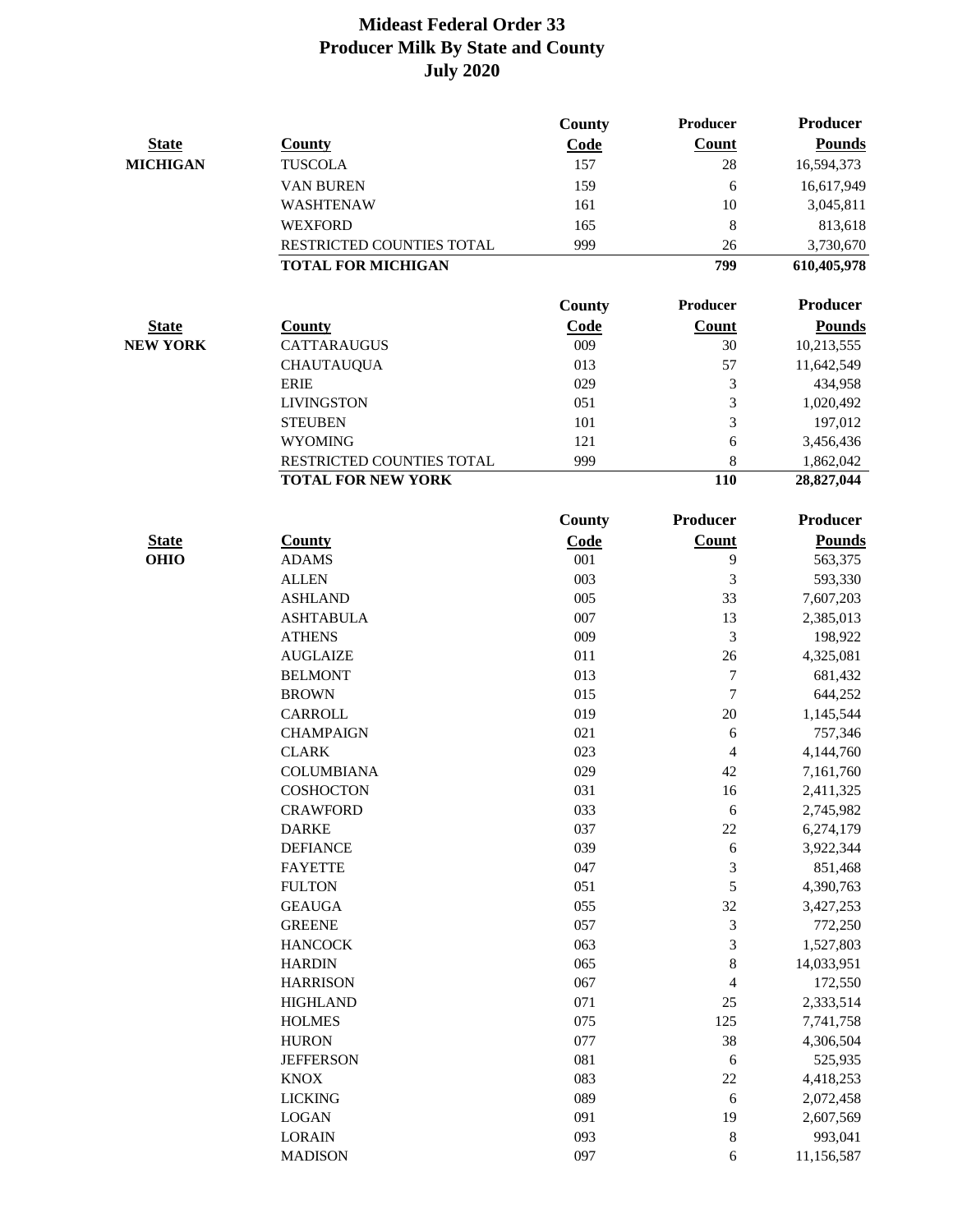|              |                           | County        | <b>Producer</b>          | Producer        |
|--------------|---------------------------|---------------|--------------------------|-----------------|
| <b>State</b> | <b>County</b>             | Code          | <b>Count</b>             | <b>Pounds</b>   |
| <b>OHIO</b>  | <b>MAHONING</b>           | 099           | 17                       | 1,929,118       |
|              | <b>MEDINA</b>             | 103           | 9                        | 1,400,560       |
|              | <b>MEIGS</b>              | 105           | 3                        | 299,831         |
|              | <b>MERCER</b>             | 107           | 57                       | 20,347,134      |
|              | <b>MIAMI</b>              | 109           | 5                        | 371,714         |
|              | <b>MONROE</b>             | 111           | 6                        | 662,499         |
|              | <b>MORGAN</b>             | 115           | 8                        | 1,597,437       |
|              | <b>MORROW</b>             | 117           | 5                        | 2,562,808       |
|              | <b>MUSKINGUM</b>          | 119           | $\boldsymbol{7}$         | 406,708         |
|              | <b>PAULDING</b>           | 125           | 5                        | 14,415,212      |
|              | <b>PICKAWAY</b>           | 129           | $\overline{\mathcal{L}}$ | 3,519,269       |
|              | <b>PORTAGE</b>            | 133           | 3                        | 181,549         |
|              | <b>PREBLE</b>             | 135           | $\boldsymbol{7}$         | 1,015,085       |
|              | <b>PUTNAM</b>             | 137           | 6                        | 2,238,047       |
|              | <b>RICHLAND</b>           | 139           | 101                      | 7,691,939       |
|              | <b>ROSS</b>               | 141           | 9                        | 834,699         |
|              | <b>SANDUSKY</b>           | 143           | $\boldsymbol{7}$         | 588,468         |
|              | <b>SHELBY</b>             | 149           | 28                       | 7,925,053       |
|              | <b>STARK</b>              | 151           | 35                       | 7,942,766       |
|              | <b>TRUMBULL</b>           | 155           | 12                       | 1,625,703       |
|              | TUSCAWARAS                | 157           | 102                      | 10,535,283      |
|              | <b>UNION</b>              | 159           | 5                        | 738,723         |
|              | <b>VAN WERT</b>           | 161           | 6                        | 7,191,318       |
|              | <b>WASHINGTON</b>         | 167           | 12                       | 1,379,376       |
|              | <b>WAYNE</b>              | 169           | 152                      | 39,943,018      |
|              | <b>WOOD</b>               | 173           | 3                        | 1,044,472       |
|              | <b>WYANDOT</b>            | 175           | 4                        | 640,656         |
|              | RESTRICTED COUNTIES TOTAL | 999           | 25                       | 23,211,066      |
|              | <b>TOTAL FOR OHIO</b>     |               | 1,179                    | 269,133,016     |
|              |                           |               |                          |                 |
|              |                           | <b>County</b> | <b>Producer</b>          | <b>Producer</b> |
| <b>State</b> | <b>County</b>             | Code          | <b>Count</b>             | <b>Pounds</b>   |
| PENNSYLVANIA | <b>ARMSTRONG</b>          | 005           | 16                       | 2,184,296       |
|              | <b>BEAVER</b>             | 007           | 17                       | 901,600         |
|              | <b>BRADFORD</b>           | 015           | 4                        | 34,908          |
|              | <b>BUTLER</b>             | 019           | 19                       | 2,586,365       |
|              | <b>CAMBRIA</b>            | 021           | 7                        | 1,470,057       |
|              | <b>CENTRE</b>             | 027           | $\mathfrak 3$            | 436,305         |
|              | <b>CHESTER</b>            | 029           | $20\,$                   | 839,772         |
|              | <b>CLARION</b>            | 031           | 12                       | 1,550,833       |
|              | <b>CLEARFIELD</b>         | 033           | $\overline{4}$           | 676,693         |
|              | <b>CLINTON</b>            | 035           | $\,8\,$                  | 38,294          |
|              | <b>COLUMBIA</b>           | 037           | 6                        | 22,899          |
|              | <b>CRAWFORD</b>           | 039           | 65                       | 12,563,419      |
|              | <b>ERIE</b>               | 049           | 21                       | 3,166,777       |
|              | <b>FAYETTE</b>            | 051           | 17                       | 2,143,377       |
|              | <b>INDIANA</b>            | 063           | 33                       | 6,333,094       |
|              | <b>JEFFERSON</b>          | 065           | 10                       | 1,553,135       |
|              | <b>LANCASTER</b>          | 071           | 53                       | 1,909,170       |
|              | <b>LAWRENCE</b>           | 073           | 21                       | 2,053,468       |
|              | <b>MERCER</b>             | 085           | 37                       | 3,809,264       |
|              | <b>SOMERSET</b>           | 111           | 81                       | 5,548,553       |
|              | <b>VENANGO</b>            | 121           | $\overline{4}$           | 700,685         |
|              |                           |               |                          |                 |